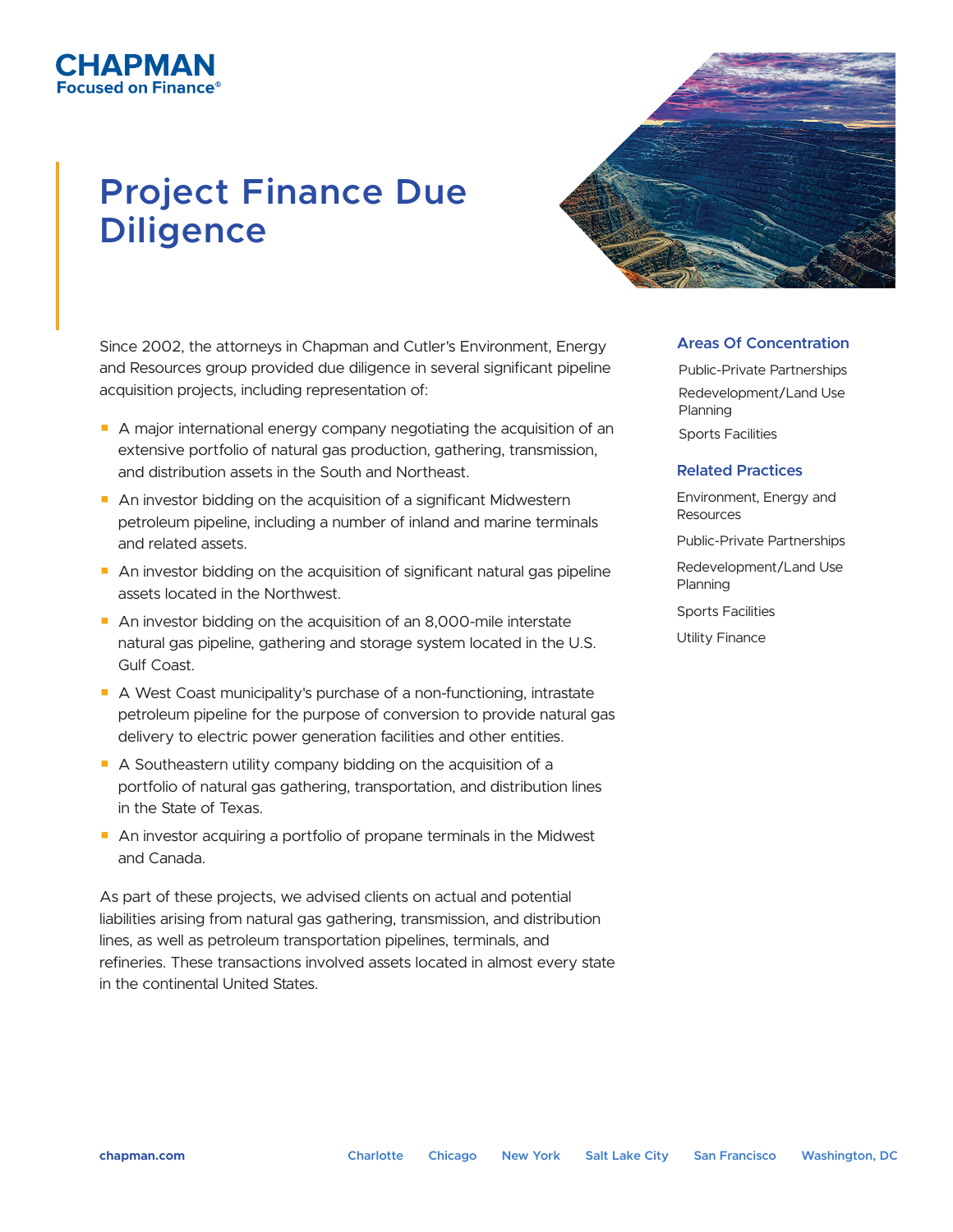## **Natural Gas Assets**

In the last three years, our environmental attorneys have taken the lead role in environmental due diligence with respect to a total of approximately 32,500 miles of natural gas transmission pipeline, 57,000 miles of natural gas distribution lines, and 7,200 miles of natural gas gathering lines. In these matters, we have coordinated and managed virtually all aspects of the environmental due diligence process. We have scoped out environmental issues and developed environmental due diligence teams, as necessary, to meet the client's specific needs, including retaining and directing the work of engineers and other technical experts as necessary. We have reviewed relevant documents, reports, records, and other materials, interviewed representatives of the target companies and other entities as necessary, and conducted on-site inspections and audit processes to verify information. We have also negotiated and drafted environmental-related provisions in the purchase agreements with respect to each transaction.

In our work on these projects, we have evaluated and managed, in a manner acceptable to the clients, environmental liabilities relating to the following:

- Liabilities arising from known and unknown land and groundwater releases of mercury, solvents, and other hazardous substances at scores of active remediation sites, and thousands of inactive or potential sites,
- Liabilities relating to a total of 99 manufactured gas plant (MGP) sites in more than a dozen states;
- Compliance with NSR, NESHAPS, and other Clean Air Act requirements at more than 230 compressor stations, nearly half of which were subject to Title V air permits, as well as at facilities collectively providing more than 770 billion cubic feet of natural gas storage capacity;
- Compliance with RCRA and Clean Water Act regulations and requirements; and
- Compliance with the integrity management and other requirements of the Pipeline Safety Act and state regulatory counterparts, including detailed evaluation of the adequacy of capital budgets to upgrade aging lines to allow for in-line integrity testing ("smart pigging") and other management practices.

## **Petroleum and Other Hazardous Liquid Assets**

The office has also undertaken environmental due diligence on more than 6,000 miles of petroleum pipeline, as well as more than a 1,000 miles of other "hazardous liquid" pipelines. These reviews have included assessments of:

- Liabilities, including toxic tort liability, arising from petroleum releases, PCB contamination, and other known or suspected releases at more than 100 active remediation sites, including compressor stations, metering stations, inland and marine terminals, refineries and various other types of facilities;
- Compliance with NSR, NESHAPS, and other Clean Air Act requirements at approximately 60 compressor stations and at tank farms with collectively more than 26 million barrels of storage capacity;
- Compliance with RCRA and Clean Water Act regulations and requirements; and